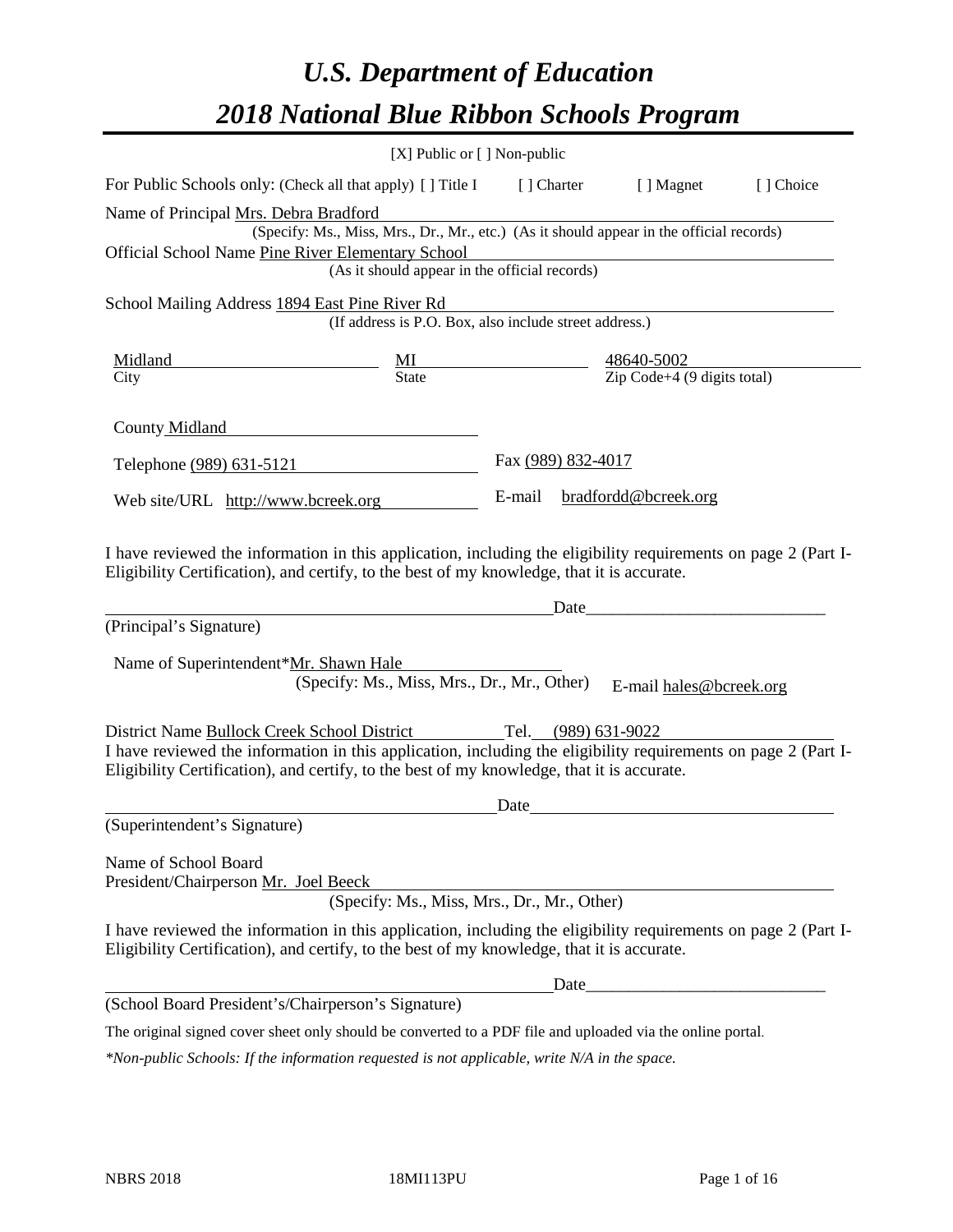The signatures on the first page of this application (cover page) certify that each of the statements below, concerning the school's eligibility and compliance with U.S. Department of Education and National Blue Ribbon Schools requirements, are true and correct.

- 1. The school configuration includes one or more of grades K-12. (Schools on the same campus with one principal, even a K-12 school, must apply as an entire school.)
- 2. All nominated public schools must meet the state's performance targets in reading (or English language arts) and mathematics and other academic indicators (i.e., attendance rate and graduation rate), for the all students group and all subgroups, including having participation rates of at least 95 percent using the most recent accountability results available for nomination.
- 3. To meet final eligibility, all nominated public schools must be certified by states prior to September 2018 in order to meet all eligibility requirements. Any status appeals must be resolved at least two weeks before the awards ceremony for the school to receive the award.
- 4. If the school includes grades 7 or higher, the school must have foreign language as a part of its curriculum.
- 5. The school has been in existence for five full years, that is, from at least September 2012 and each tested grade must have been part of the school for the past three years.
- 6. The nominated school has not received the National Blue Ribbon Schools award in the past five years: 2013, 2014, 2015, 2016, or 2017.
- 7. The nominated school has no history of testing irregularities, nor have charges of irregularities been brought against the school at the time of nomination. The U.S. Department of Education reserves the right to disqualify a school's application and/or rescind a school's award if irregularities are later discovered and proven by the state.
- 8. The nominated school has not been identified by the state as "persistently dangerous" within the last two years.
- 9. The nominated school or district is not refusing Office of Civil Rights (OCR) access to information necessary to investigate a civil rights complaint or to conduct a district-wide compliance review.
- 10. The OCR has not issued a violation letter of findings to the school district concluding that the nominated school or the district as a whole has violated one or more of the civil rights statutes. A violation letter of findings will not be considered outstanding if OCR has accepted a corrective action plan from the district to remedy the violation.
- 11. The U.S. Department of Justice does not have a pending suit alleging that the nominated school or the school district as a whole has violated one or more of the civil rights statutes or the Constitution's equal protection clause.
- 12. There are no findings of violations of the Individuals with Disabilities Education Act in a U.S. Department of Education monitoring report that apply to the school or school district in question; or if there are such findings, the state or district has corrected, or agreed to correct, the findings.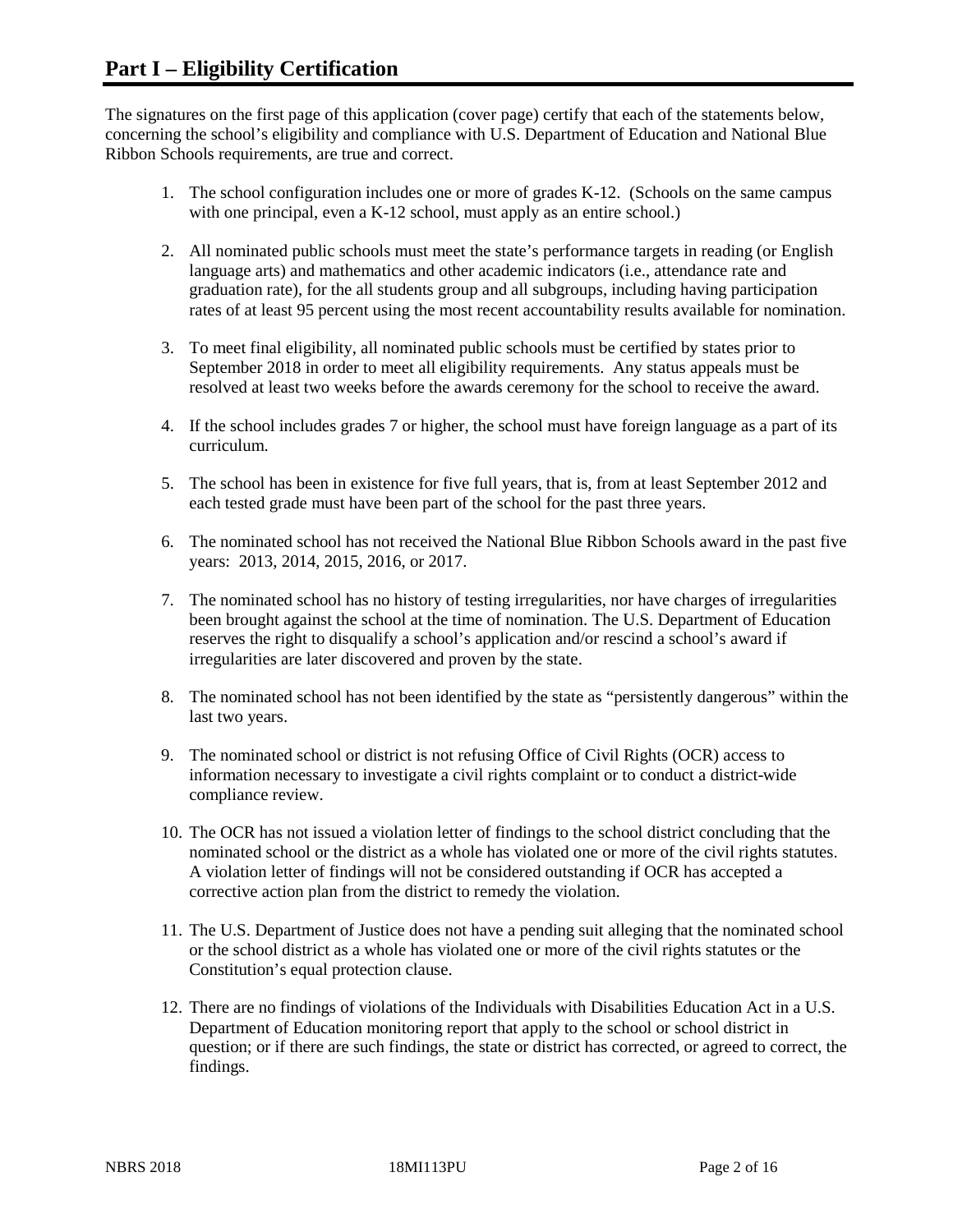# **PART II - DEMOGRAPHIC DATA**

# **Data should be provided for the most recent school year (2017-2018) unless otherwise stated.**

#### **DISTRICT**

1. Number of schools in the district  $\frac{3}{2}$  Elementary schools (includes K-8) (per district designation): 1 Middle/Junior high schools 1 High schools 0 K-12 schools

5 TOTAL

**SCHOOL** (To be completed by all schools)

2. Category that best describes the area where the school is located:

[] Urban or large central city

[ ] Suburban

[X] Rural or small city/town

3. Number of students as of October 1, 2017 enrolled at each grade level or its equivalent in applying school:

| Grade                           | # of         | # of Females | <b>Grade Total</b> |
|---------------------------------|--------------|--------------|--------------------|
|                                 | <b>Males</b> |              |                    |
| <b>PreK</b>                     | 0            | 0            | 0                  |
| $\mathbf K$                     | 12           | 14           | 26                 |
| $\mathbf{1}$                    | 12           | 12           | 24                 |
| 2                               | 0            | 0            | $\Omega$           |
| 3                               | 45           | 42           | 87                 |
| 4                               | 42           | 37           | 79                 |
| 5                               | 46           | 30           | 76                 |
| 6                               | 0            | 0            | 0                  |
| 7                               | 0            | 0            | 0                  |
| 8                               | 0            | 0            | 0                  |
| 9                               | 0            | 0            | 0                  |
| 10                              | 0            | 0            | 0                  |
| 11                              | 0            | 0            | 0                  |
| 12 or higher                    | 0            | 0            | 0                  |
| <b>Total</b><br><b>Students</b> | 157          | 135          | 292                |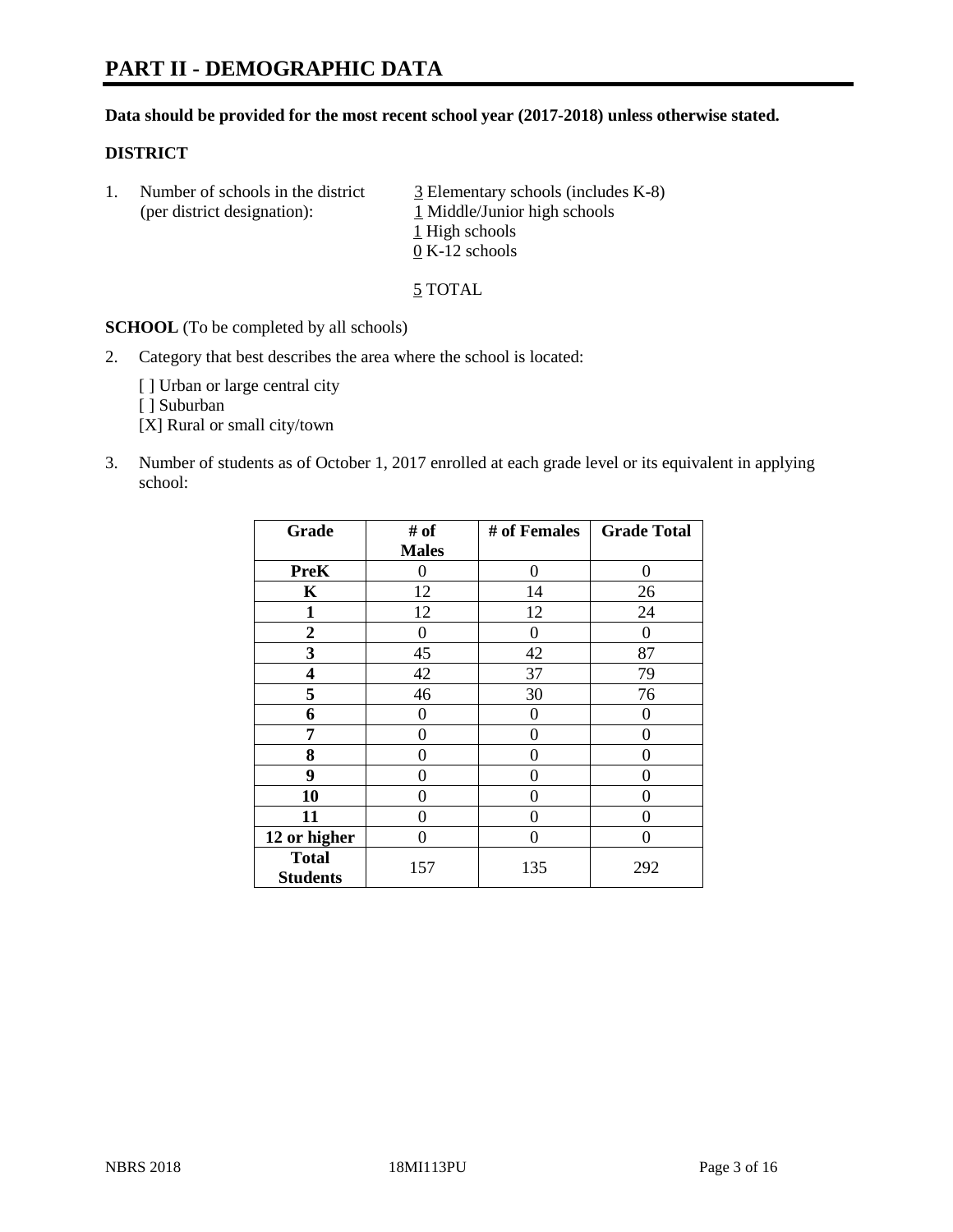the school: 1 % Asian

4. Racial/ethnic composition of  $1\%$  American Indian or Alaska Native

1 % Black or African American

3 % Hispanic or Latino

0 % Native Hawaiian or Other Pacific Islander

91 % White

- 3 % Two or more races
	- **100 % Total**

(Only these seven standard categories should be used to report the racial/ethnic composition of your school. The Final Guidance on Maintaining, Collecting, and Reporting Racial and Ethnic Data to the U.S. Department of Education published in the October 19, 2007 *Federal Register* provides definitions for each of the seven categories.)

5. Student turnover, or mobility rate, during the 2016 – 2017 school year: 1%

If the mobility rate is above 15%, please explain.

This rate should be calculated using the grid below. The answer to (6) is the mobility rate.

| <b>Steps For Determining Mobility Rate</b>         | Answer |  |
|----------------------------------------------------|--------|--|
| (1) Number of students who transferred to          |        |  |
| the school after October 1, 2016 until the         |        |  |
| end of the 2016-2017 school year                   |        |  |
| (2) Number of students who transferred             |        |  |
| <i>from</i> the school after October 1, 2016 until | 4      |  |
| the end of the 2016-2017 school year               |        |  |
| (3) Total of all transferred students [sum of      |        |  |
| rows $(1)$ and $(2)$ ]                             | 4      |  |
| (4) Total number of students in the school as      |        |  |
| of October 1, 2016                                 | 268    |  |
| $(5)$ Total transferred students in row $(3)$      |        |  |
| divided by total students in row (4)               | 0.01   |  |
| $(6)$ Amount in row $(5)$ multiplied by 100        |        |  |

6. English Language Learners (ELL) in the school:  $0\%$ 

0 Total number ELL

Specify each non-English language represented in the school (separate languages by commas):

7. Students eligible for free/reduced-priced meals: 36 % Total number students who qualify: 106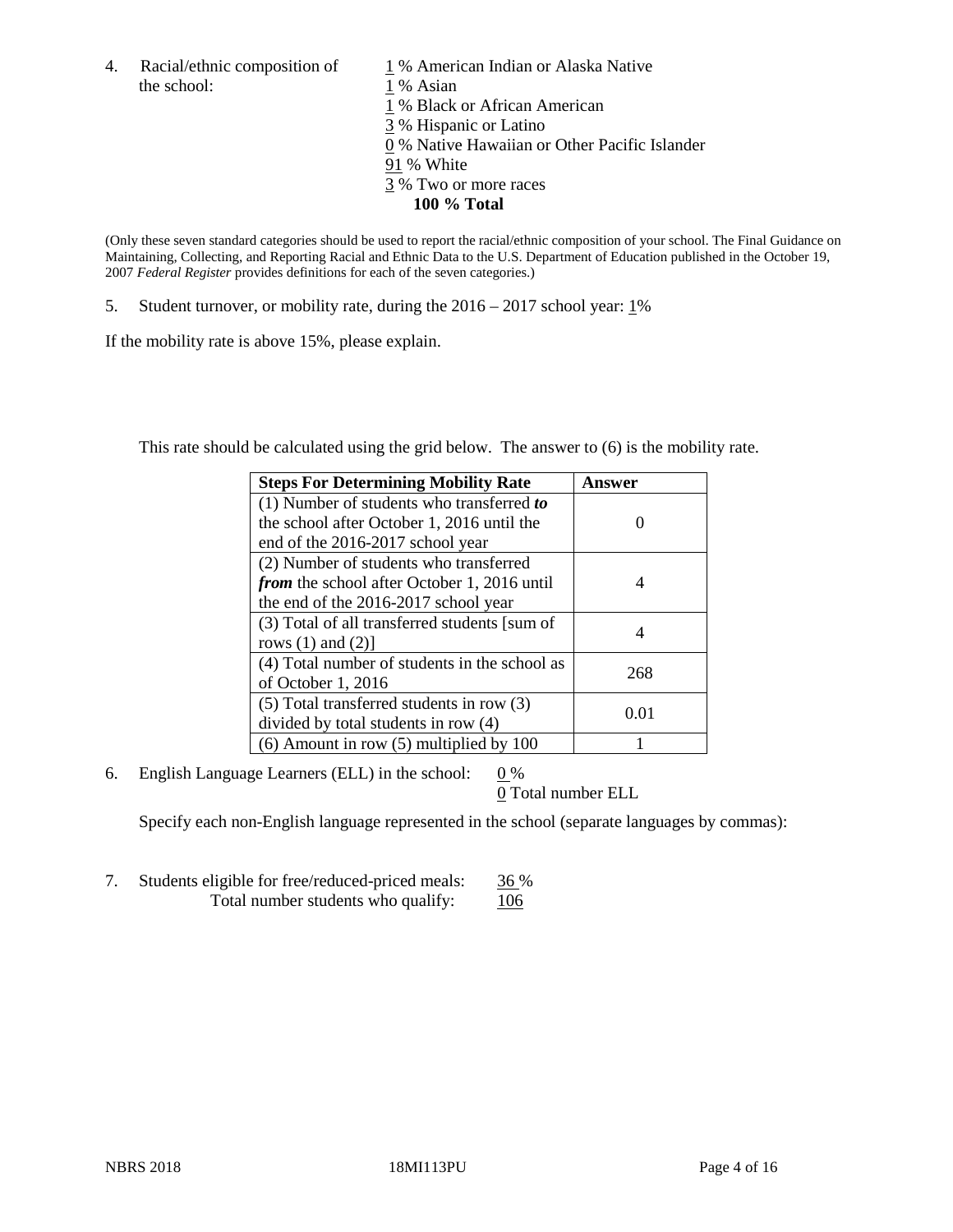39 Total number of students served

Indicate below the number of students with disabilities according to conditions designated in the Individuals with Disabilities Education Act. Do not add additional conditions. It is possible that students may be classified in more than one condition.

| 0 Autism                  | 0 Multiple Disabilities                 |
|---------------------------|-----------------------------------------|
| 0 Deafness                | 0 Orthopedic Impairment                 |
| 0 Deaf-Blindness          | 2 Other Health Impaired                 |
| 0 Developmentally Delayed | 11 Specific Learning Disability         |
| 0 Emotional Disturbance   | 22 Speech or Language Impairment        |
| 1 Hearing Impairment      | 1 Traumatic Brain Injury                |
| 0 Intellectual Disability | 0 Visual Impairment Including Blindness |

- 9. Number of years the principal has been in her/his position at this school: 14
- 10. Use Full-Time Equivalents (FTEs), rounded to nearest whole numeral, to indicate the number of school staff in each of the categories below:

|                                                                                                                                                                                                                                | <b>Number of Staff</b> |
|--------------------------------------------------------------------------------------------------------------------------------------------------------------------------------------------------------------------------------|------------------------|
| Administrators                                                                                                                                                                                                                 |                        |
| Classroom teachers including those<br>teaching high school specialty<br>subjects, e.g., third grade teacher,<br>history teacher, algebra teacher.                                                                              | 11                     |
| Resource teachers/specialists/coaches<br>e.g., reading specialist, science coach,<br>special education teacher, technology<br>specialist, art teacher, etc.                                                                    | 4                      |
| Paraprofessionals under the<br>supervision of a professional<br>supporting single, group, or classroom<br>students.                                                                                                            | 1                      |
| Student support personnel<br>e.g., guidance counselors, behavior<br>interventionists, mental/physical<br>health service providers,<br>psychologists, family engagement<br>liaisons, career/college attainment<br>coaches, etc. |                        |

11. Average student-classroom teacher ratio, that is, the number of students in the school divided by the FTE of classroom teachers, e.g., 22:1 26:1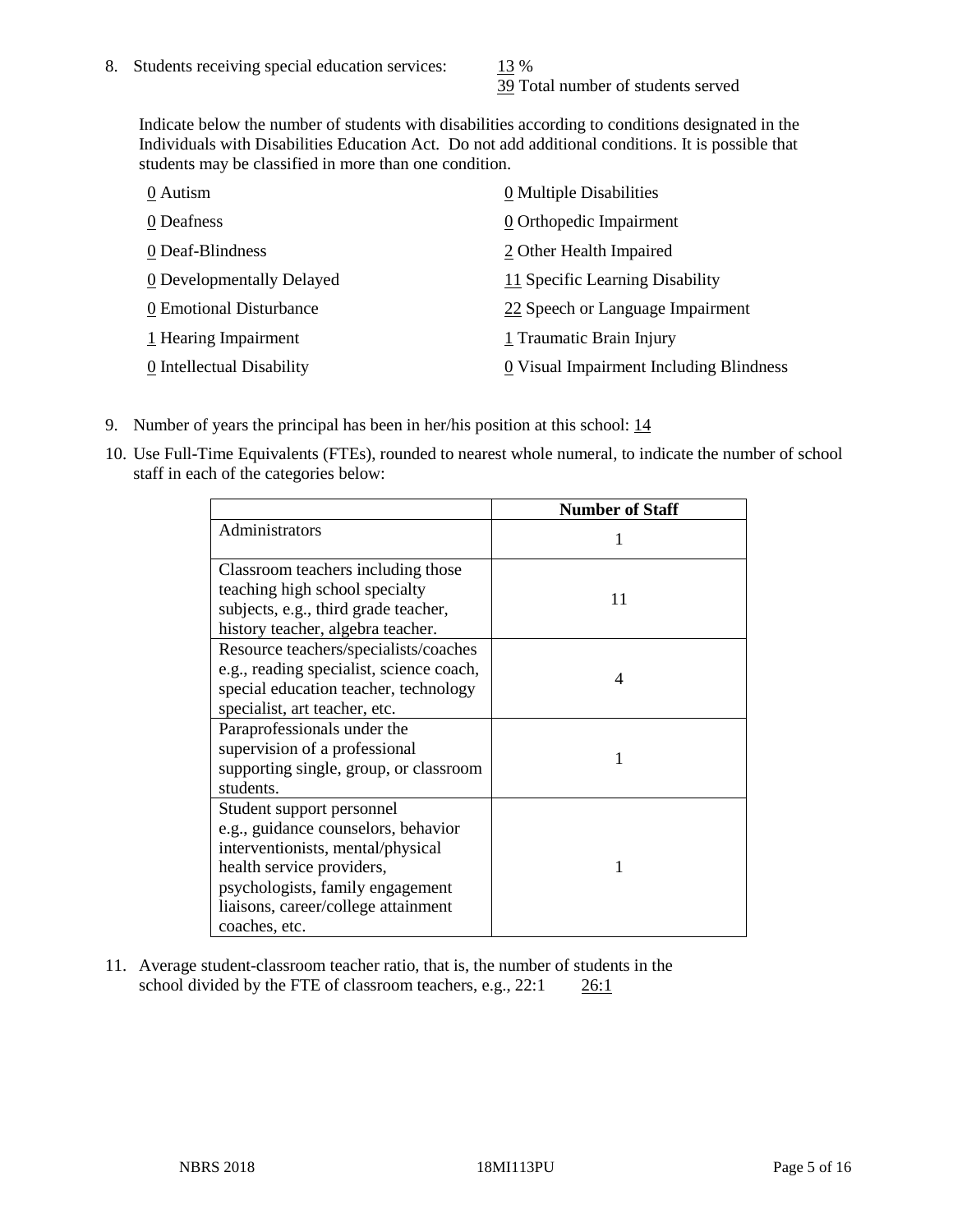12. Show daily student attendance rates. Only high schools need to supply yearly graduation rates.

| <b>Required Information</b> | 2016-2017 | 2015-2016 | 2014-2015 | 2013-2014 | 2012-2013 |
|-----------------------------|-----------|-----------|-----------|-----------|-----------|
| Daily student attendance    | 96%       | 91%       | 97%       | 94%       | 96%       |
| High school graduation rate | 0%        | 0%        | 0%        | 9%        | 0%        |

#### 13. **For high schools only, that is, schools ending in grade 12 or higher.**

Show percentages to indicate the post-secondary status of students who graduated in Spring 2017.

| <b>Post-Secondary Status</b>                  |              |
|-----------------------------------------------|--------------|
| Graduating class size                         |              |
| Enrolled in a 4-year college or university    | 0%           |
| Enrolled in a community college               | 0%           |
| Enrolled in career/technical training program | 0%           |
| Found employment                              | 0%           |
| Joined the military or other public service   | 0%           |
| Other                                         | $\gamma_{0}$ |

14. Indicate whether your school has previously received a National Blue Ribbon Schools award. Yes No X

If yes, select the year in which your school received the award.

15. In a couple of sentences, provide the school's mission or vision statement.

We welcome all students and will work toward helping all students achieve to the maximum of their potential by providing high quality instruction and programs.

16. **For public schools only**, if the school is a magnet, charter, or choice school, explain how students are chosen to attend.

Bullock Creek School District does accept Schools of Choice students. Parents who are interested in applying to any of the buildings within the Bullock Creek School District for Schools of Choice, fill out an application and submit it to the district office. It is then determined if there is room in the grade level the applicant is seeking. If space is available, the student will be accepted if the student meets the criteria as outlined by the Board of Education.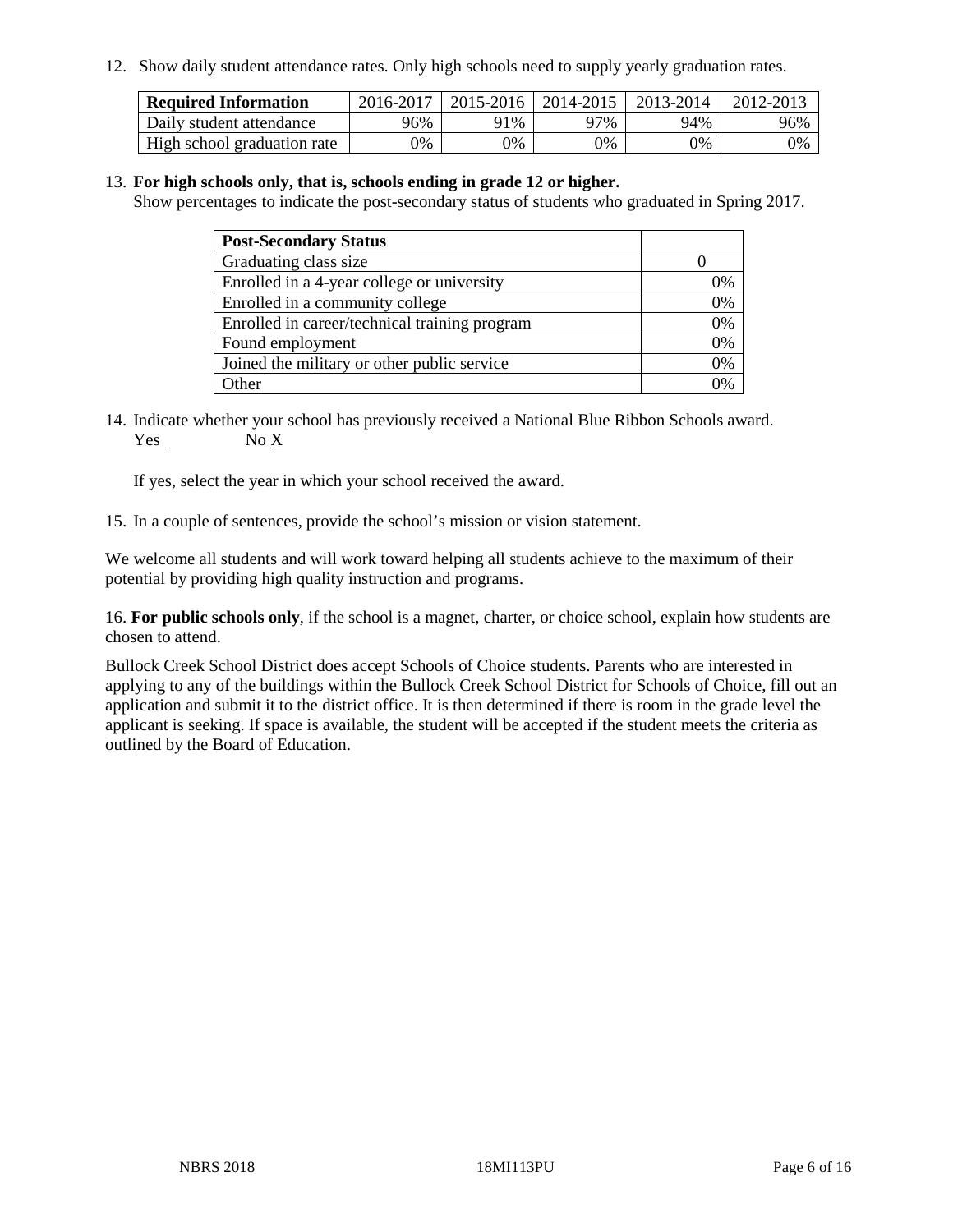# **PART III – SUMMARY**

Originally Bullock Creek School District was a k-8 district with ninth grade students heading into the city of Midland for completion of high school. In 1961, citizens passed a bond to build a high school and in 1965, the first graduating class of students completed their entire k-12 education in Bullock Creek. Pine River Elementary was founded in 1966, consolidating many small buildings that housed small numbers of students. Historically, Bullock Creek is a proud community and has maintained a small town feel, even though it is only five miles from Midland. While there is no actual town of Bullock Creek; the school district is the cornerstone of the community. Our motto is "You Belong at Bullock Creek" and it truly exemplifies our sense of community and acceptance of all people.

Bullock Creek touches eight other school districts, is 26 miles wide and covers 77 square miles. The main industry is Dow-DuPont Incorporated, previously Dow Chemical Company and Dow Corning. The founding fathers of Dow Chemical and Dow Corning have been extremely philanthropic to the community and this has provided many additional opportunities for surrounding districts and for our students. In recent years, the district has benefited from grants from the Dow Foundation which have provided nature-based learning at Pine River Elementary in conjunction with the Chippewa Nature Center, which is housed directly across the road from our school. There is a unique relationship between the school district and Chippewa Nature Center, and the students at Pine River Elementary have benefitted greatly, from the proximity of the two facilities.

The demographics of our district are diverse, with Pine River Elementary at 36% free and reduced lunch and another elementary at 70% free and reduced lunch. Pine River Elementary serves students whose parents are Dow DuPont executives, physicians, teachers, laborers and fast food employees. The Bullock Creek School District accepts over 400 schools of choice students. This represents approximately 22% of our district population. The inclusion of these students also increases the diversity of our students. All students blend in and are accepted by one another at Pine River Elementary. In addition, many parent and community members volunteer on a regular basis to help in the Math Lab program, reading support and classroom activities.

Our mission statement declares, "Pine River Elementary, in partnership with the community, provides a positive climate that supports excellence in teaching and learning, thereby enabling students to realize their full potential." Through the relationship that has been developed with Chippewa Nature Center, students in grades kindergarten and first grade receive a weekly visit and lesson from a naturalist. In addition, all third, fourth and fifth grade classes spend one complete week at Chippewa Nature Center where all of the lessons are nature based. Many students, upon their return from the week-long visit state, "This is my favorite week of school!" Naturalists help teach the lessons and the students and teachers have full access to the facility. Also, all classrooms receive two additional programs at Chippewa Nature Center.

Through the work of the school counselor, fifth grade students participate in the Bullock Creek Challenge Project. The counselor created outdoor educational equipment to be used to focus on teaching students character qualities through experiential and adventure education methods. The character qualities include problem solving, respect, responsibility, conflict resolution, leadership, cooperation, asking for help, doing the right thing, listening, self-control, teamwork, communication, diligence, flexibility, forgiveness, patience, enthusiasm and determination. The goal eventually is to provide this two day experience to all of the third, fourth and fifth grade classrooms.

Students also have the opportunity to build leadership skills through participating as a Lancer Leader. This club is designed for students to be role models to other students, be a 'buddy' to those in need, and to plan and implement service projects at the school and for the community. This club meets weekly and leadership skills are taught to the students.

Students have the opportunity to participate in many other activities within and beyond the school day. Pine River Elementary has a large participation in the Battle of the Books competition. This is a county wide program in which students compete against other teams on their knowledge of selected library books. Girls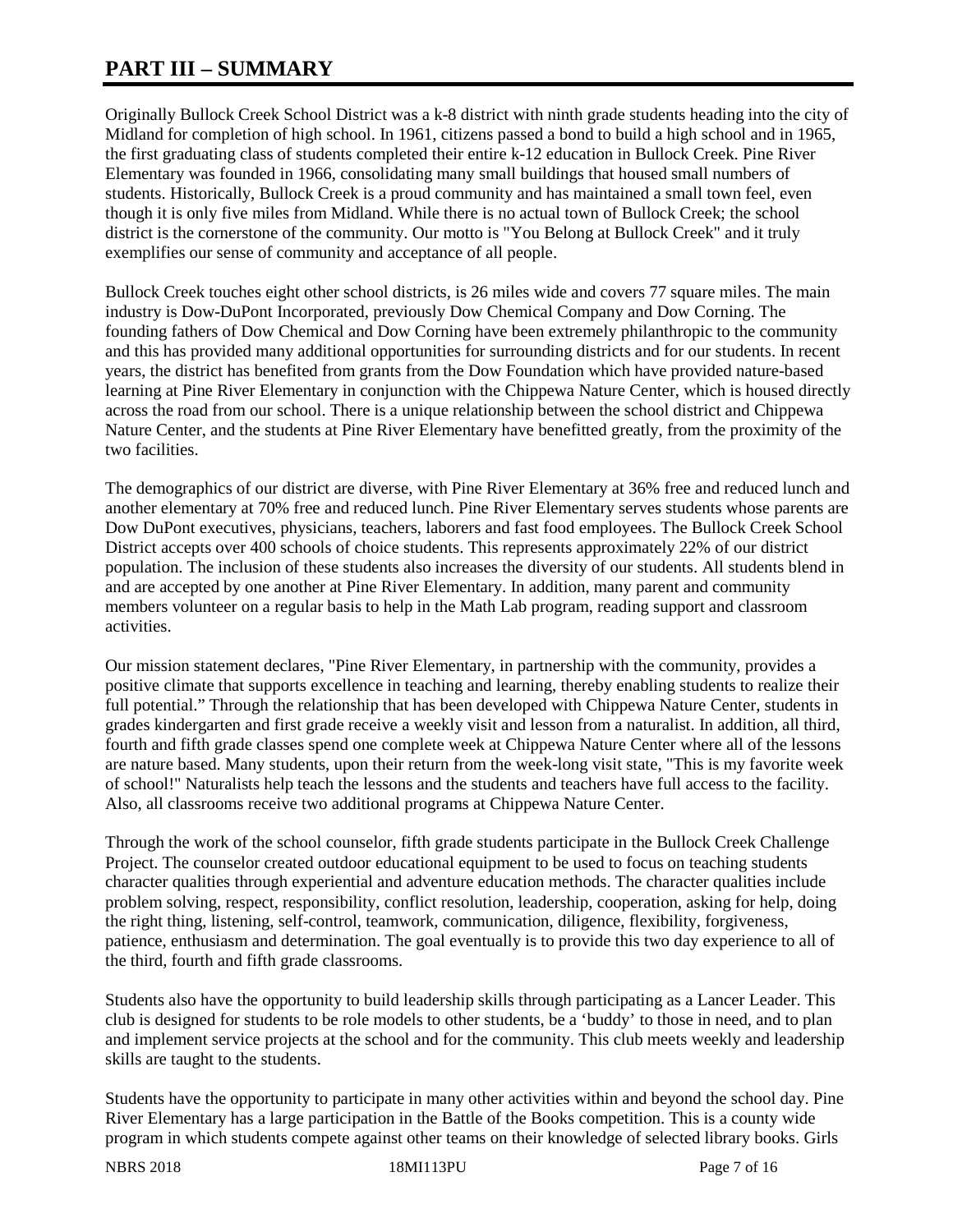on the Run is offered after school for third through fifth grade girls. This program not only trains girls to participate in a 5k competition, but through the 12 week program provides lessons on self-esteem, character and positive body image. Students also have the opportunity to participate in an after school reading program, LEGO League Club, Big Brothers/Big Sisters, Girl Scouts and many district sponsored sports activities.

The staff of Pine River Elementary is dedicated to teaching with fidelity and providing rich experiences for students to grow as learners to their fullest capacity. As is often stated in Bullock Creek, "It's a Great Day to be a Lancer."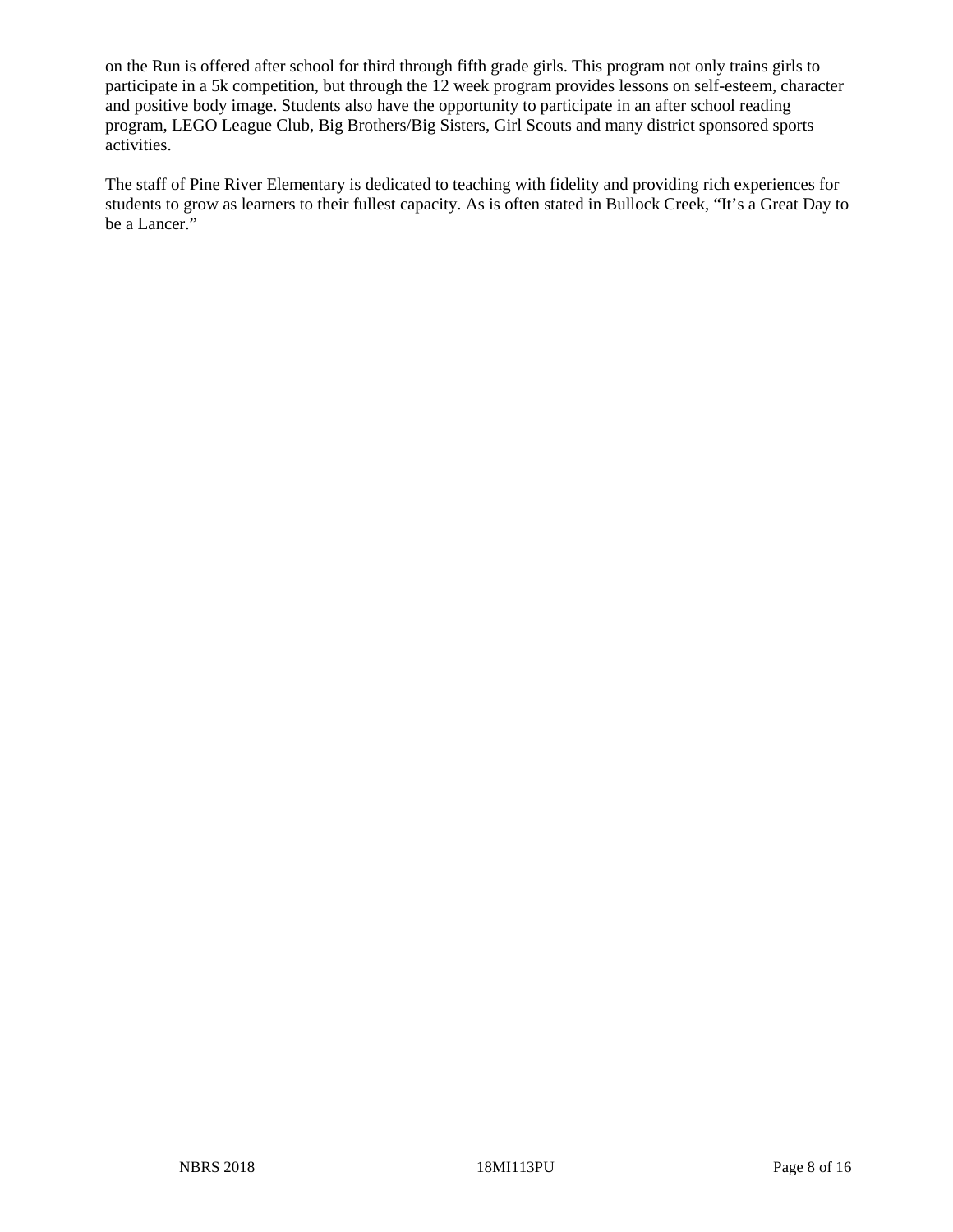# **1. Core Curriculum:**

The Bullock Creek School District has adopted the Core Curriculum for Mathematics and English Language Arts. To this end, Pine River Elementary works diligently to adhere to the Core Curriculum and to teach it with fidelity.

At Pine River Elementary we strive to help our students build their mathematical understanding by implementing a constructive mathematics approach. To make our math instruction more effective, we have moved away from emphasis on teaching math as a set of rote rules. For long-term learning to occur, students first need to obtain a solid foundation of conceptual understanding. Often times, teachers use math manipulatives to help bridge the learning from the conceptual understanding to the abstract. We focus on the relational understanding, which requires students to understand 'what to do' and 'why it works that way.' The goal is to develop students who are not only able to solve computational problems but also truly understand what is being computed. We also strive to build confidence in our students' mathematical skills. Students with number sense are able to effectively reason and solve a math task many different ways. This helps students to become more familiar with numbers and develop a reliable mental picture of how they relate to each other. A firm grasp of comparative quantities fosters more varied problem-solving strategies, more courage to estimate, better judgment about the reasonableness of a solution, and even easier fact retrieval.

The reading program at Pine River Elementary uses a variety of components to reach all students. Readers Workshop allows teachers to work with students of all different levels and provide a rich learning environment for each of the groups. Readers Workshop allows students the opportunity to choose a book that is of interest for the individual student. Teachers design whole group lessons around specific learning targets and then teachers conference with each student and set individual goals. Book clubs are also created within the classroom which allows students to dialogue on a common book. The dialogue is used to teach essential skills of speaking, listening, debating and possibly broadening the opinions of group members. Book Clubs also afford teachers the opportunity to teach broad concepts, such as theme, moral of the story, cause and effect and story elements.

The organization of our social studies program takes a two-fold approach. First, each grade level has its own grade-specific context that connects the content from one grade to the next. The model is a growing circle with the child in the center. Each grade level expands their circle to include more of their world and their history. The Nature-Kindergarten focus is on recognizing "Myself and Others", which leads to the Nature-First focus on family and school community. Third grade extends the circle to include Michigan and its history through statehood. Fourth grade includes the state history from statehood to present, and then to look at Michigan's place in the United States through study of U.S. regions. The fifth grade then takes the idea of the regions and extends it to U.S. History through the Constitutional period. The second piece in the organization of our social studies program is the inclusion of history, geography, civics/government, and economics themes in each grade level's ring of the circle. There is also a focus on the Core Democratic Values that explores the responsibilities of citizenship. It provides opportunities to respond to state and local issues using varying points-of-view. Students respond to the public issues through persuasive or argumentative essays.

Bullock Creek School District is in the process of full implementation of NGSX (Next Generation Science Exemplar System) for grades 4-12 and Phenomenal Science for grades k-3. The focus of NGSX and Phenomenal Science is "…integrating three dimensional learning into science classrooms, in which teachers support students in using science and engineering practices to develop, apply, and refine disciplinary and crosscutting ideas." Teachers pose questions or problems to students and through the demonstration of the students' knowledge base, determines the direction of the lesson/unit. One of the culminating projects for fifth graders is to design and create a container in which an egg can be placed and then dropped from 20 feet without cracking. The protective egg projects the students create show great ingenuity. The goal in science is to develop students into critical thinkers who can determine a problem and then work to find the solution.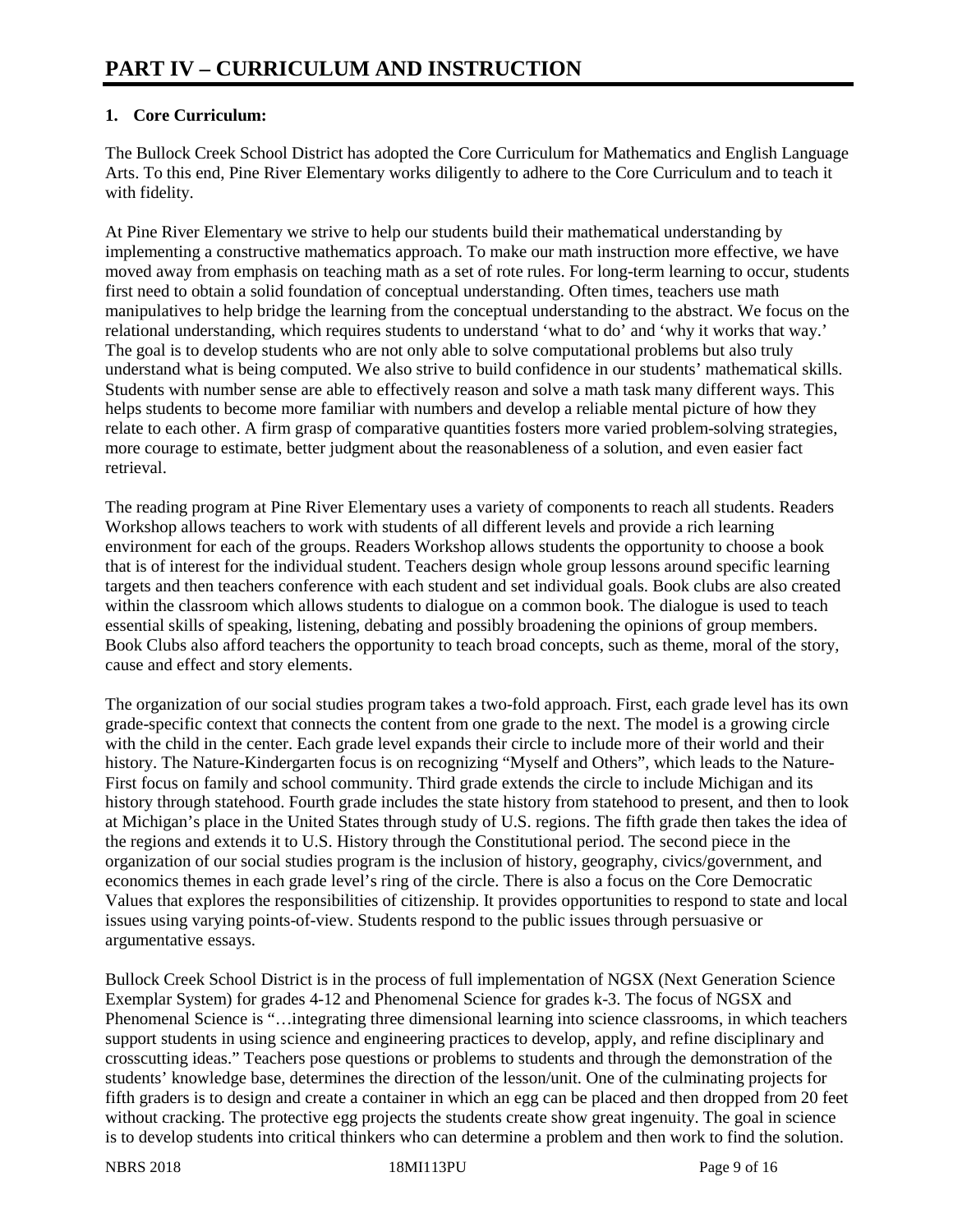# **2. Other Curriculum Areas:**

Students at Pine River Elementary receive 200 minutes a week of additional curriculum support in the areas of physical education, library skills, art and computer skills. These classes are taught by certified teachers. All k-5 students at Pine River Elementary receive physical education class for 40 minutes two times a week. Library skills, art and computer skills are classes the students experience one time per week for 40 minutes. In addition, students in grades third through fifth grade receive additional math support.

#### Art Education

All kindergarten through fifth grade art classes are taught using the Teaching for Artistic Behaviors approach in conjunction with the National Core Art Standards. Students are valued as artists who create art connected to their own unique interests and ideas. Students think of art ideas, plan what materials will work best, create, evaluate their own art, and share their art with others. They learn and explore skills in drawing, painting, collage, fiber arts, sculpture, and printmaking. Students are exposed to a variety of artwork from past and present artists as well as world cultures.

#### Library Skills

All library skills classes learn about the areas of the library, call numbers, choosing good-fit books, and how to find those books in the library. They are also given time to have independent reading of a book of their choice. Many of the library lessons build on each other throughout the primary grades. Kindergarten students are introduced to book care, parts of books, the difference between fiction and nonfiction, parts of a story, and learn about authors and illustrators by reading many picture books. First grade continues with those skills and are introduced to dictionary skills, a few specific genres, informational research skills, and some aspect of poetry. Third grade builds on the previous skills, plus learns about informational text features. Fourth and fifth grades continue with the previous skills, along with learning about a variety of genres and becoming better at self-selection of good-fit books. They also spend time doing independent reading and then discussing their books with the teacher, a partner, a small group, or in front of the whole class.

#### Computer Skills

Students in grades k-5 receive instruction in computer skills one time per week. For the kindergarten students, time is spent on the basics of computer instruction - logging into their account, finding keys on the keyboard, math and reading games and creating pages using a Word Art program. The skills continue to develop and increase as students move through the grade levels with fifth grade students able to type many words per minute and create reports using graphs or develop PowerPoint projects to demonstrate their knowledge on specific topics. The general education teachers work hand in hand with the computer skills teacher to enhance what is being taught in the classroom and prepare students for lifelong skills necessary for career and college and beyond.

# Physical Education

All k-5 students at Pine River Elementary receive physical education class two times a week. A variety of activities occur within the 40 minute period. Time is spent teaching the students the importance of stretching before any physical activity and then students are required to complete a series of stretching activities. In addition, skills are taught prior to playing organized games in order to build skill base and knowledge. Also included in the physical education classes are lessons around proper nutrition, bones and muscles. Movement activities are incorporated in gaining this knowledge to make the learning enjoyable and to help cement the information on how to live a healthy lifestyle.

# Math Lab

Beyond the core mathematics instruction that is delivered in the classrooms, all third through fifth grade students also participate in Math Lab for 35 minutes/day. Students are leveled into four groups depending upon the needs of the students. Additional support personnel work with the Tier 2 and Tier 3 students in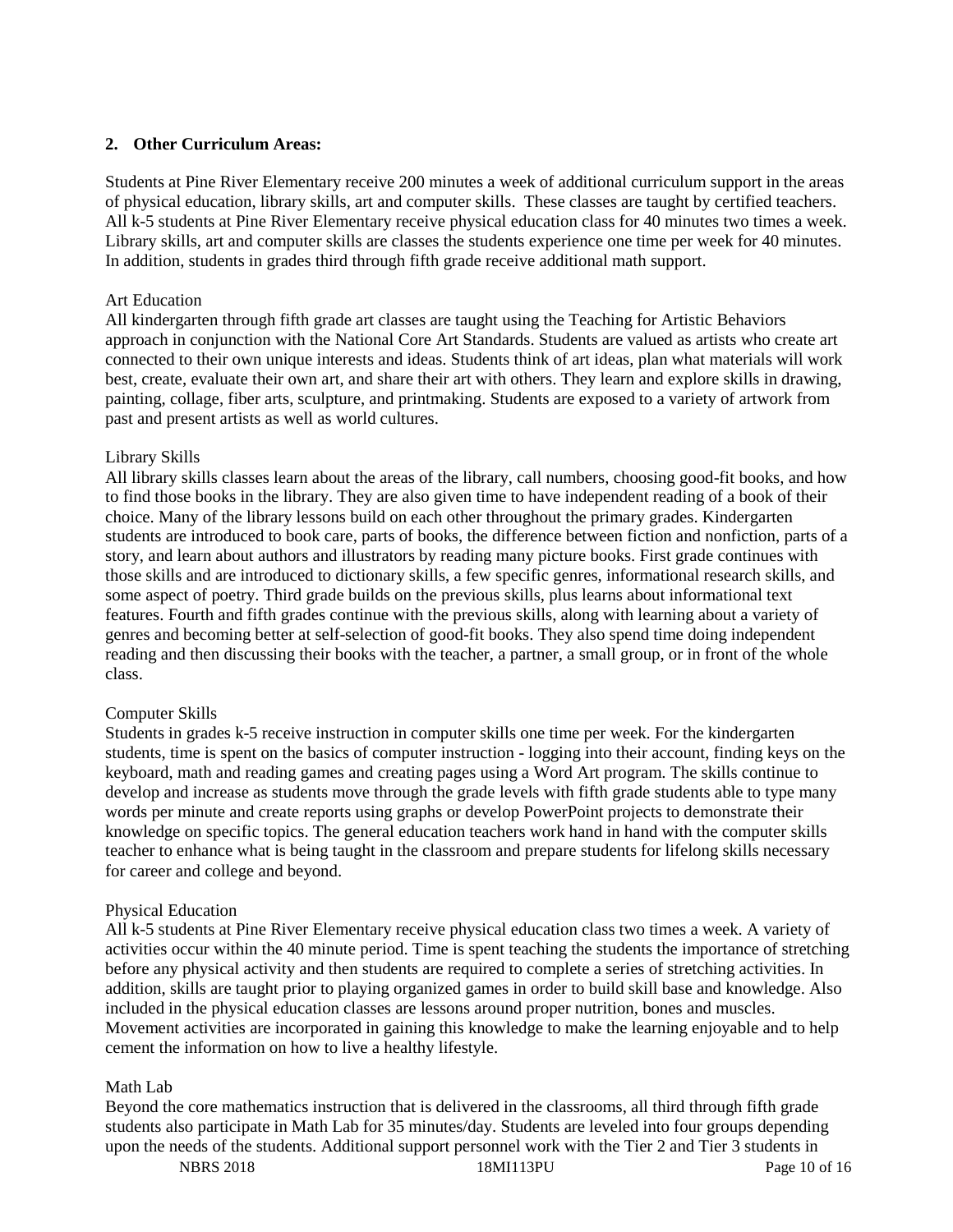identifying the misconceptions in math and working towards closing the learning gaps of the students. Tier 1 students are placed in an extended math opportunity that addresses the need to enrich their mathematical understanding. The grouping is fluid and changes with each new unit based on the benchmark assessment.

# **3. Instructional Methods, Interventions, and Assessments:**

At Pine River Elementary instructional decisions are driven by collected data and conversations based on classroom observations of students' needs.

An example of this would be the choice to adopt the Readers Workshop model. The staff and leadership recognized that many textbook-based reading systems were geared towards one specific reading level and were not sufficient for instructing our students with higher reading needs nor students who were ready for a greater challenge. The principal and a collaborative team researched the potential for instituting a Readers Workshop approach in our building. The approach seemed to fit our needs. Students with high needs could choose books within their "just right" reading level, meanwhile, students who were ready to be challenged could read "just right" books that challenged them. This has provided a sense of stability and consistency for the students as they progress from grade to grade. We use MAISA (Michigan Association of Intermediate School Administrators) units that provide instructional support with connections to the Common Core.

We use several methods for tracking student achievement and needs for intervention. Three times a year students are given the AIMSweb Plus assessment for reading and math. This data is used to demonstrate growth, but also is used to determine areas that need support. Grade level meetings are held weekly to make instructional decisions for math interventions and to disaggregate the data to drive reading instruction. Third grade uses this data plus the Developmental Reading Assessment (DRA) to develop plans for reading instruction and intervention. This data is used to create Individual Reading Intervention Plans (IRIPs). If a student is in need of intervention, parents are contacted and a plan is created. One intervention being used to close reading gaps is the After School Reading Program; a program that is designed to work with identified third grade students in small groups who are one to two years below grade level. Lessons are created and implemented for the groups of students at their current reading level in an effort to close the gaps.

In math, we have adopted the Houghton Mifflin Expressions in Mathematics. The focus is deeper comprehension of the concepts. Rather than just teaching the algorithms, the goal is to provide students an understanding of what is actually occurring when they are using math skills, multiple ways to get to the answer, including the algorithm, and how those skills translate into real-world situations.

The School Improvement Team determined that there was a need for math intervention. The AIMSweb Plus data is used to place students into one of three tiers in a Math Lab dependent on their mathematical needs. Students are provided added support in helping them build their basic math skills and to close any gaps that may exist. Students are assessed through a progress monitoring assessment at the end of sessions to determine where extra help might be necessary.

Pine River has developed a strong partnership with our neighbor, the Chippewa Nature Center (CNC). This partnership is designed to provide additional support to students in the areas of science and social studies. Students attend intensive week-long learning institutes in which they are immersed in the concepts covered in the Core Curriculum. This hands on, minds on approach to learning has allowed the school to see an increase in science and social studies assessment scores as well as being very useful in meeting the needs of all learners since much of the time is exploratory and encourages the students to make meaning of the world around them through their observations and experiments.

The professional learning community (PLC) grade level teams and the staff as a whole have been using John Hattie's "Visible Learning" study to determine best instruction through the effect-size of different practices. This can be seen when a teacher intentionally begins a lesson with a goal, or what the student should be able to do by the end of the lesson, clearly written out and explained at the beginning of class. Another example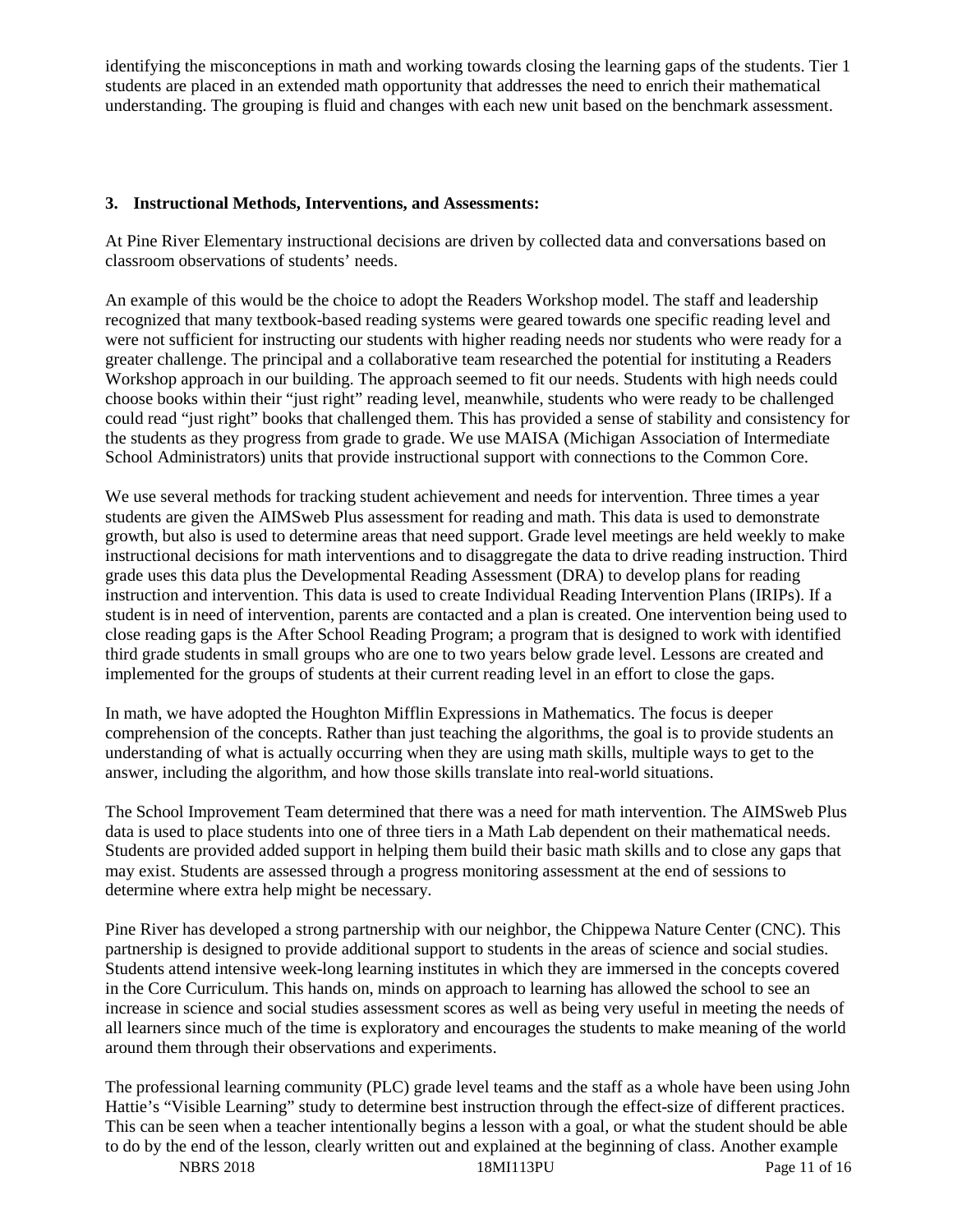would be the use of short-cycle assessments to quickly determine a student's level of understanding of a standard before teaching it. The students set a learning goal based on the outcome of the first assessment. At the end of the instructional period they take a second short-cycle assessment and are able to review their improvement. This allows students to become invested stakeholders in their education.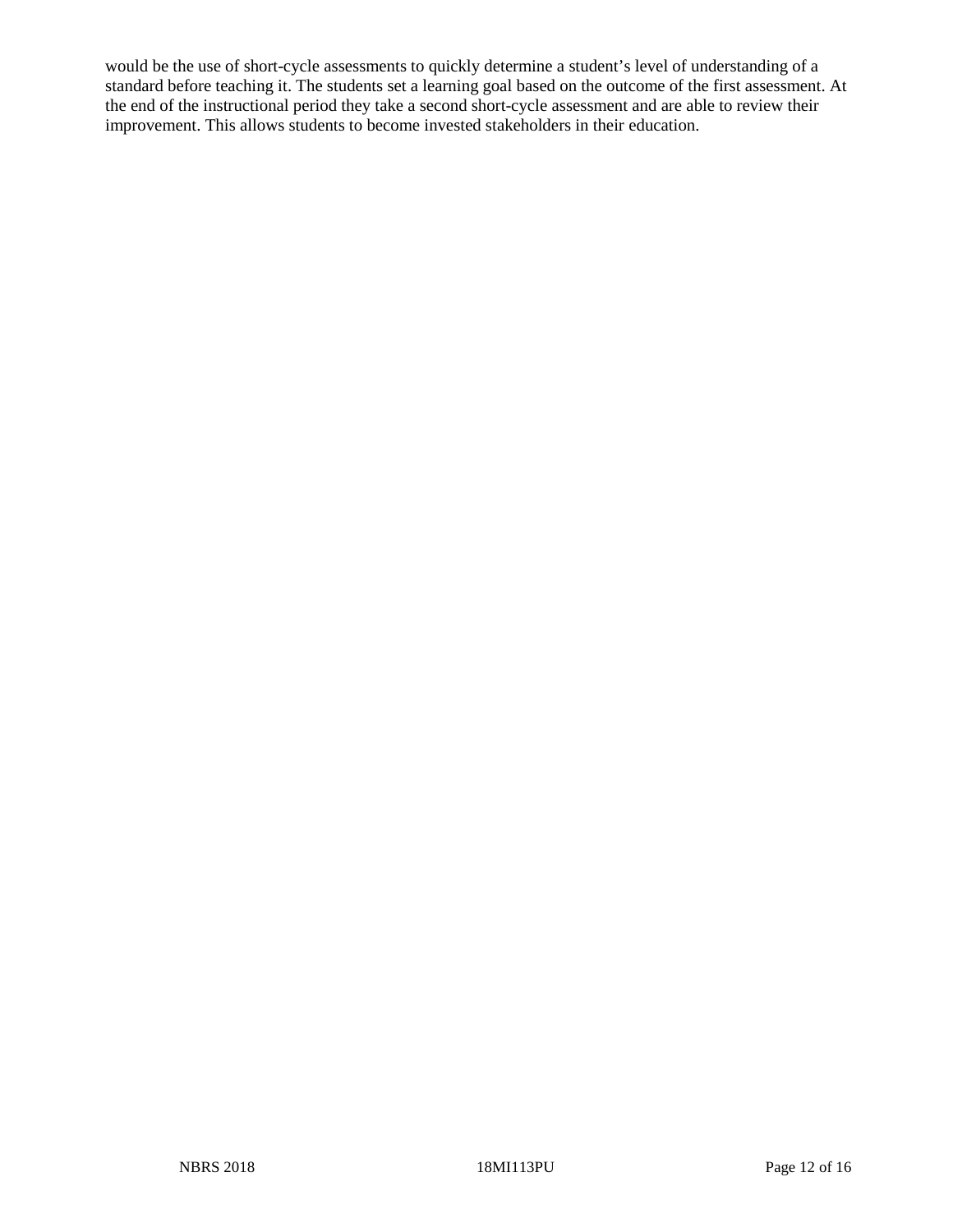# **1. School Climate/Culture:**

The climate and culture of Pine River Elementary is at the center of what makes this a successful school. All decisions concerning community programs and events, school activities, field trips and general interactions with our children tie back to the school district's core values: CARE (Collaboration, Accountability, Respect, and Excellence).

Collaboration plays an important role in determining our students' needs, and also in developing trust, respect, and a sense of professionalism among the staff. The teachers meet once a week to collaborate and evaluate the student data in reading and math, discuss current research, make classroom observations, and determine needs for students' social, emotional, and academic growth. The collaboration transfers into the classroom with students working in partnerships and book clubs during Readers Workshop, or helping critique each others' work during peer editing in Writers Workshop.

Respect is the linchpin for Pine River's climate and culture. We share a belief in modeling respect for the students. The Pine River staff's relationship is best summed up by a comment recently made by a parent to the principal, "It's evident that the teachers like one another." That quote can be expanded to include every employee of Pine River. Respect and "care" are further reinforced through programs like Lancer Leaders, which once a month has fifth graders greeting students as they come into the building; AAA Safety Patrol, which teaches students responsibility and care for the safety of others; and Kindergarten/First Grade "Bus Buddies", who each day are responsible for helping our youngest students find their buses.

Teachers are valued and supported through various activities that create a positive culture at Pine River Elementary. The principal, along with the teaching staff, develop attainable goals for the building and then teachers are supported through opportunities to attend professional development to help reach the goals. The principal understands the importance of maintaining realistic expectations and participates with staff in professional learning communities. She also encourages staff to take on leadership roles within the building and trusts the teachers within the leadership position. We also celebrate successes together within our building, whether it is student success or personal success.

We want the students to know that our definition of excellence is working to their full potential, while respecting that we are each unique and that success may look different for each of us. We use short cycle assessments with specific success criteria to monitor students' progress, and to allow them to self-evaluate and set goals for themselves. This data is displayed in each classroom and students work to achieve their individual goals and the classroom goals.

# **2. Engaging Families and Community:**

Pine River Elementary staff, the school improvement team, and a very active Parent Teacher Organization (PTO) plan events throughout the year to engage both students and parents, as well as to guarantee students have the support they need to be successful. In addition, at the beginning of the year, an Open House is held for parents and students to meet the classroom teacher. In early September, each teacher schedules a "Curriculum Night" where the teacher presents the grade level curriculum and the expectations for the classroom. Formal Parent-Teacher Conferences are held two times a year and many informal meetings with parents occur throughout the school year.

One way our parents get involved is to participate in our daily Math Lab program. Parent volunteers help provide one-on-one help with students who need additional support in math. Battle of the Books parents helped read all 20 Battle of the Books this year, and provided practice questions for students. First Robot League parents and staff help students assemble and program the robots. The fifth grade is joined every year by approximately 25 parents on an overnight camping trip to Mystic Lake YMCA camp, where students and parents take part in team building activities, work on communication and listening skills, and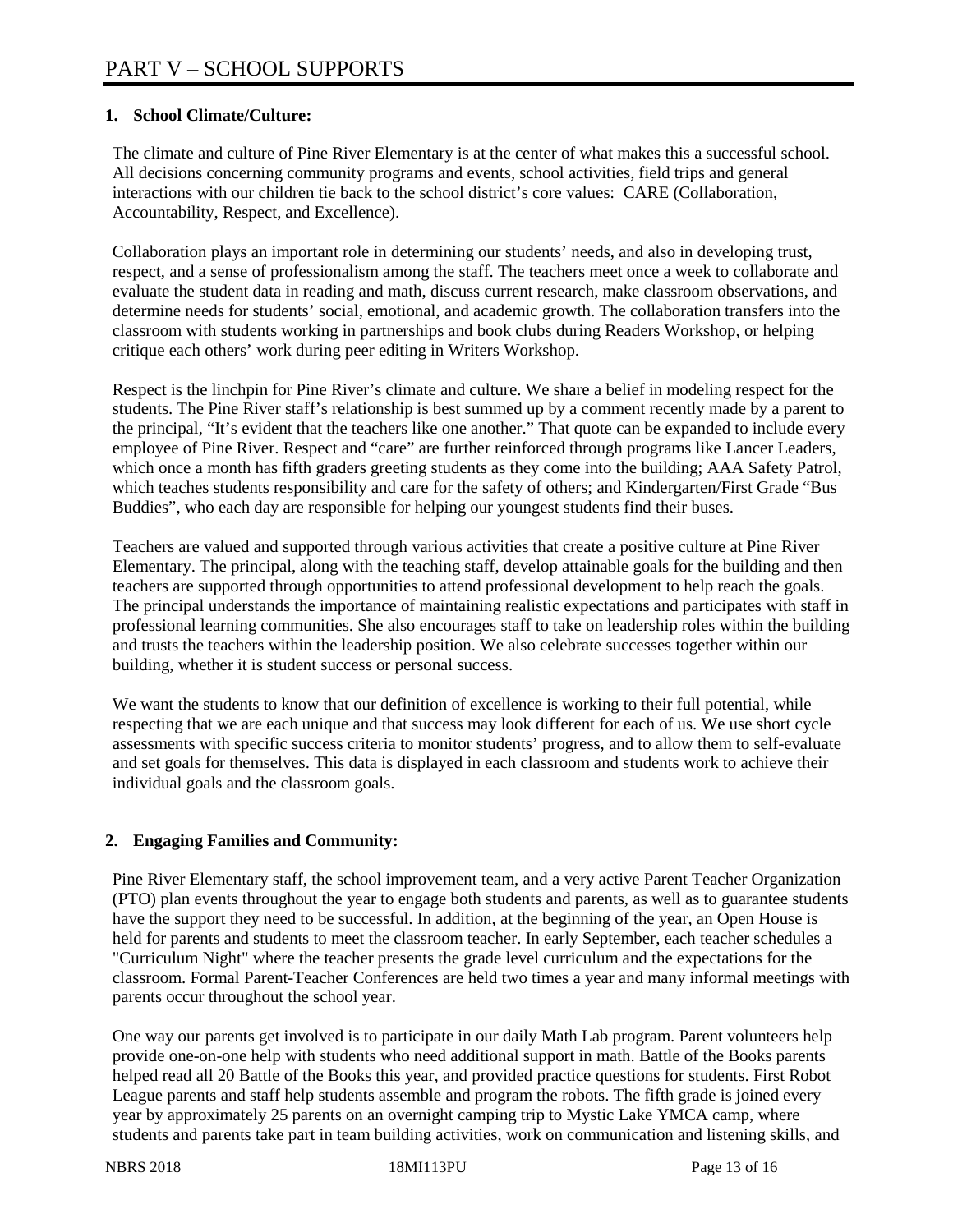get a real camp experience.

Our PTO involves families in the school through activities like Creek Carnival, which brings families and staff together for an evening of games and interaction. The PTO focuses on community involvement and engagement which is open for all students and community members. Health and fitness play an important role in our school with walking clubs during lunch and nature hikes at the Chippewa Nature Center across the road from the school. The PTO has organized a 5k color run/walk. Families spend a morning walking a route that takes them through the heart of the district. Local businesses take part by providing healthy snacks, water, and prizes.

The Pine River Elementary community has been very supportive of our school and provides relevant connections to student learning and supports our students' overall welfare. Consumers Energy presents a program on conserving energy and resources for the fourth grade. Naturalists from the Chippewa Nature Center provide outdoor, hands-on experiences for kindergarten and first grade students. Fifth grade students study human impact on the environment with interpreters from the Bay City State Recreation Area. Connections with faith based organizations have provided our students with school supplies to start the year. A weekly "Back Pack Buddies" program provides students with food for the weekend.

The success we experience could not happen without the support of such an incredible community.

# **3. Professional Development:**

Through the School Improvement process, the staff at Pine River Elementary has identified areas in which teachers need support in the area of teaching and learning. It has been a concerted effort to provide sustained professional development in these areas and to limit the number of new programs that would require teacher training.

Seven years ago the decision was made to move to a Readers and Writers Workshop model to instruct reading and writing. Intense training was provided to teachers and a follow up training is provided on an annual basis. New teaching staff have also been trained through the county Educational Service Agency. The Readers Workshop model was chosen after reading through various research studies on the most effective way to teach reading. The one major factor of Readers Workshop that spoke to the staff was the idea of student choice in reading and finding their 'just right' book. The move to Readers Workshop has resulted in a higher level of stamina for reading with our students. Writers Workshop was chosen so that we had a consistent writing program. Our teachers use the same language when speaking to students about writing, for instance, writing a 'seed' story instead of a 'watermelon' story. As evidenced by student assessment scores, the Workshop models have been highly successful for our students.

Three years ago the district chose to provide professional development to staff on identifying priority standards and developing pre and post short cycle assessments. Teachers use the pre assessment to determine the level of knowledge students have prior to beginning a new topic. Once the unit has been taught, the post assessment is then given to students. This data is tracked and a plan is developed by grade level teams for reteaching the areas in which students did not perform well. This continues to be a work in progress and the district continues to provide training to the staff as we strive toward full implementation.

Another area of sustained professional development for the staff is in regards to the work of John Hattie and "Visible Learning." The staff has examined the effect size of teaching strategies and uses that information to make the best decisions on classroom teaching practices that are used in the classroom. One of the greatest effect sizes is collective efficacy. The staff has embraced this methodology and meet weekly to discuss data, student learning and best teaching practices.

The staff at Pine River Elementary continues to implement with fidelity the programs in which they have been trained. Student assessment results have proven that our plan is working and on target for continued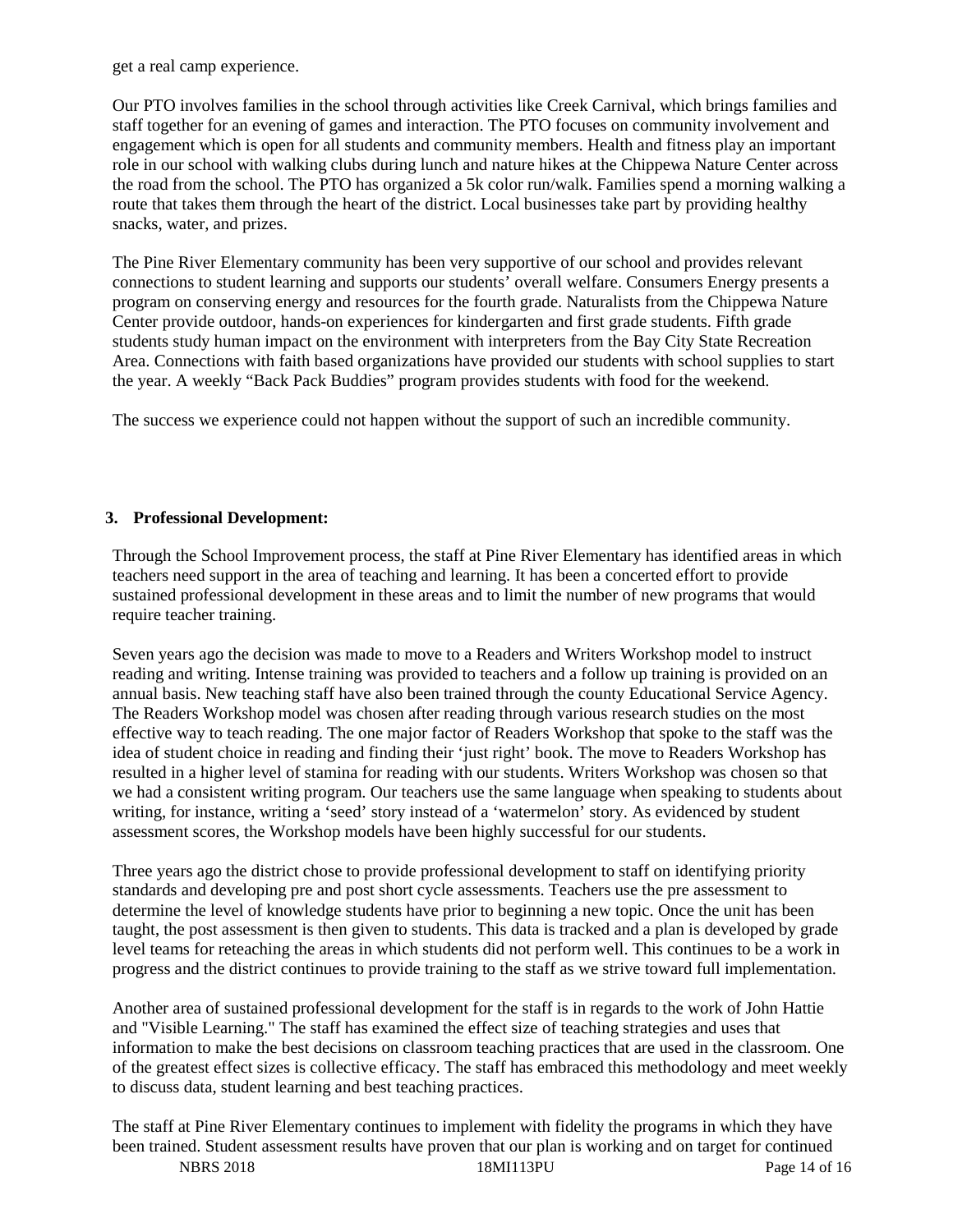#### **4. School Leadership:**

Pine River is led by one administrator, although leadership responsibilities are shared between the administrator, teachers, and highly qualified support staff. All staff members work together to provide students with a safe, respectful, nurturing, learning environment while working towards high educational expectations. Student learning is the primary focus at Pine River.

Pine River's principal has 29 years of experience in elementary education, having been a classroom teacher for 12 years, a curriculum director for 3 years, and a principal for 14 years. Our principal treats all staff as professionals by honoring peoples' ideas, respecting their time, and minimizing distractions that divert the focus away from students. She takes her role very seriously, yet approaches students, parents, and staff with heart and humor. Parents appreciate her open and honest communication. She is never too busy to meet with parents or staff to discuss social, emotional, or academic concerns. In addition, the principal takes an active role in all responsibilities staff are asked to do – including covering recess or lunch duty, filling the role as a treasurer for PTO, and covering classrooms for teachers. She is the hub of communication between teachers, parents, students, and community organizations like Big Brothers Big Sisters and Chippewa Nature Center.

The principal understands that teachers are leaders in their classrooms and that leaders do their best work when they feel supported and encouraged. The principal encourages staff members to seek out professional development, take on new professional challenges, and fulfill personal, as well as professional goals. She helps staff to go outside their comfort zones and grow as educators. She understands that one teacher's professional growth effects the entire school in a positive way and works to ensure all teachers continue to learn how to best reach students.

Pine River's leadership structure is based upon the Balanced Leadership Framework by Tim Waters and Greg Cameron. This work stresses the importance of building a purposeful community with a joint focus. Through her study of Marzano and John Hattie, she has led staff to examine current practices to evaluate their effectiveness on student learning. From this work, teachers have formed achievement teams to examine daily instructional practices based on data from short cycle assessments. Our principal's collaboration with teachers on these team meetings has led to increased conversation, dedication, and focus on learning by both staff and students. The alignment of shared focus among students, teachers, and administration is evident in all areas of the school, from student talk in classrooms to state test scores.